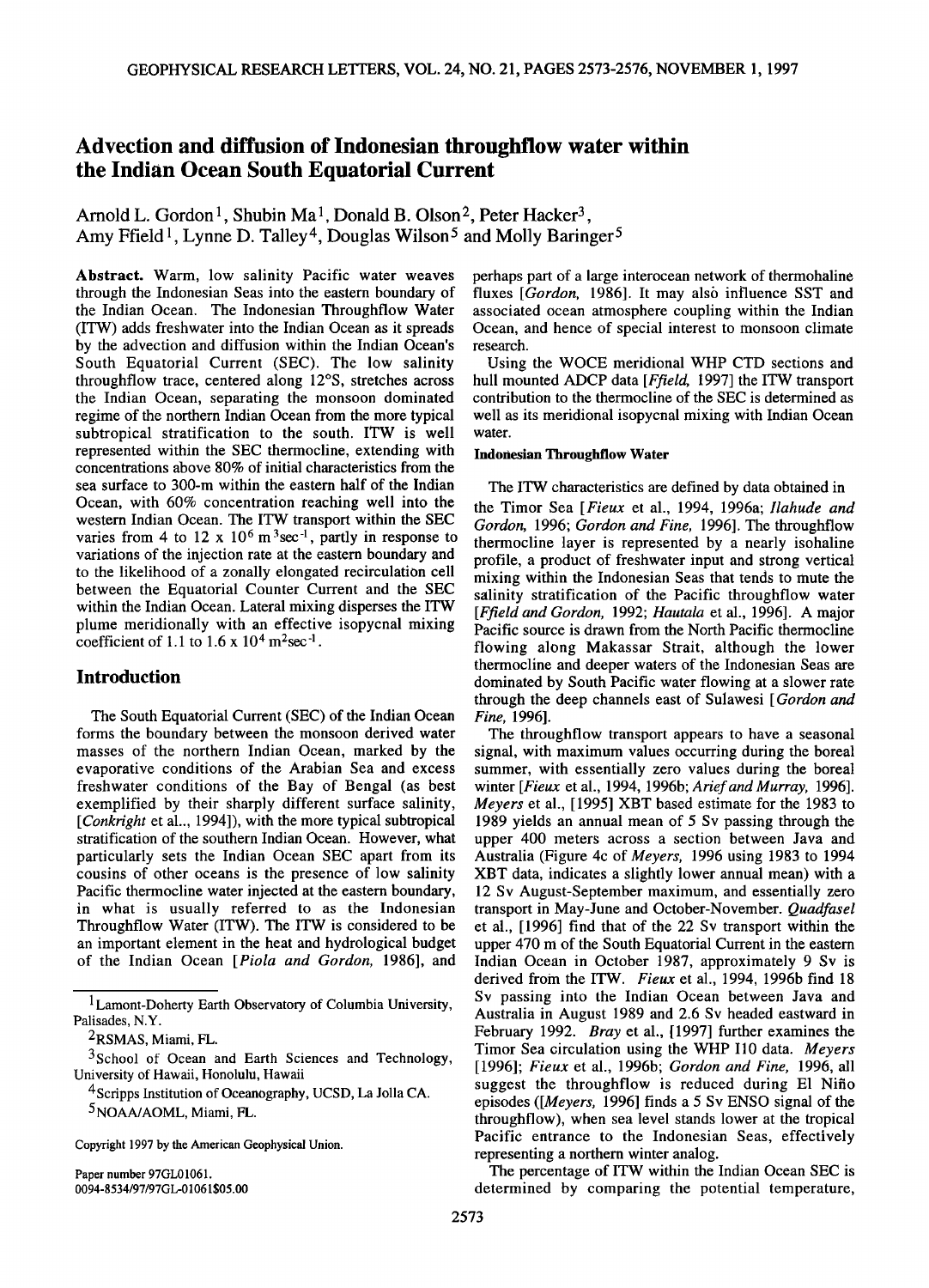**2574 GORDON ET AL.: ADVECTION AND DIFFUSION OF INDONESIAN THROUGHFLOW WATER** 

**salinity (T/S) data points measured during the WOCE WHP observational period of 1995, with the 'pure' Indonesia (Timor Sea) source water T/S properties and the principal water masses of the Indian Ocean (Fig. 1). The comparison is made with a simple isopycnal model: an observed T/S point at a WHP station is assumed to be composed of a linear admixture of the principal water type values along the same isopycnal. This method disregards vertical mixing which is a safe assumption within the**  highly stratified thermocline; it is also noted that the **vertical processes would tend to reduce the thermocline salinity within the westward flowing SEC, while isopycnal mixing would act to increase salinity, as observed. The Indian Ocean principal water masses are considered to be the southern Indian Ocean Central Water (ICW), and the sharply contrasting surface layer waters of the Arabian Sea and Bay of Bengal. The Bay of Bengal surface water may pass into the throughflow by way of the South Java Current, which curls back to the west as it's waters join the SEC. The ICW component is swept into the northern Indian Ocean within the western margins of the tropical Indian Ocean providing the primary source of thermocline within the northern Indian Ocean [ You and Tomczak, 1993; You, 1996], therefore the northern Indian thermocline may be considered as a diluted (with Arabian Sea, Bay of Bengal and ITW) form of ICW and not as an independent, principal water mass. As the contrast between the throughflow and principal water masses is small for water cooler than 10øC this method cannot detail with acceptable precision the throughflow percentage below the thermocline. Although the bulk of throughflow transport is believed to occur within the thermocline layer [Wyrtki, 1987; Gordon and Fine, 1996] and the SEC is weak below the thermocline, the reader is cautioned that further Pacific water may enter the Indian Ocean below the thermocline [Fieux et al., 1996a].** 



**Figure 1. Potential Temperature Salinity relationship of the Indonesian Throughflow Water and principal Indian Ocean Water masses which mix along isopycnal surfaces with the Indonesian throughflow water. The Indonesian throughflow T/S characteristics are defined by data obtained in the Timor Sea (Ilahude and Gordon, 1996).** 



**Figure 2. Temperature, salinity, oxygen and percentage Indonesian Throughflow Water along WOCE WHP section I9n (see fig. 1 of Ffield, 1997, this issue).** 

**The I9n section, nominally along 95øE (Fig. 2) salinity divulge the presence of the ITW by the low salinity water column centered at 12øS. The sharp meridional gradient in thermocline oxygen falls immediately south of the plume of throughflow water, clearly showing the major frontal zone associated with the plume. The high percentage of throughflow water in the upper 50 m south of 15øS is most likely a consequence of southward Ekman transport characteristic of this region and the doming of the**  thermocline between 5° and 13°S denotes the division **between southward and northward Ekman transport [Trenberth et al., 1990]. Southward flux of freshwater (south of 15øS) tends to balance the net evaporation of the south Indian Ocean subtropical region. North of the plume axis there is also high concentration of throughflow water. This is Indonesian water embedded with the Equatorial Counter Current (the ADCP reveals strong flow towards**  the east between 6<sup>°</sup> to 8<sup>°</sup>S), as part of the recirculation cell discussed below. North of 5°S the low salinity water may **reflect local excess precipitation and Bay of Bengal influence and is not included in the throughflow transport values.** 

**The salinity and percentage of the Indonesian throughflow on a representative sigma-0 surface (24.0, roughly the 100 m depth, Fig. 3) reveal the westward advection and dilution of the low salinity throughflow water within the SEC. The break in the 34.6 isohaline near 95øE may denote uneven injection of ITW or eddy variability in meridional mixing process. The plume spreads zonally across the Indian Ocean, with increased meridionai spreading on reaching the rough topography between the Seychelles and Madagascar. The data suggests that the 20% ITW concentration contour may pass southward of 20øS along the coast of Madagascar, but such detail at the lower concentration levels requires a mixing model better suited to the western Indian Ocean T/S values.**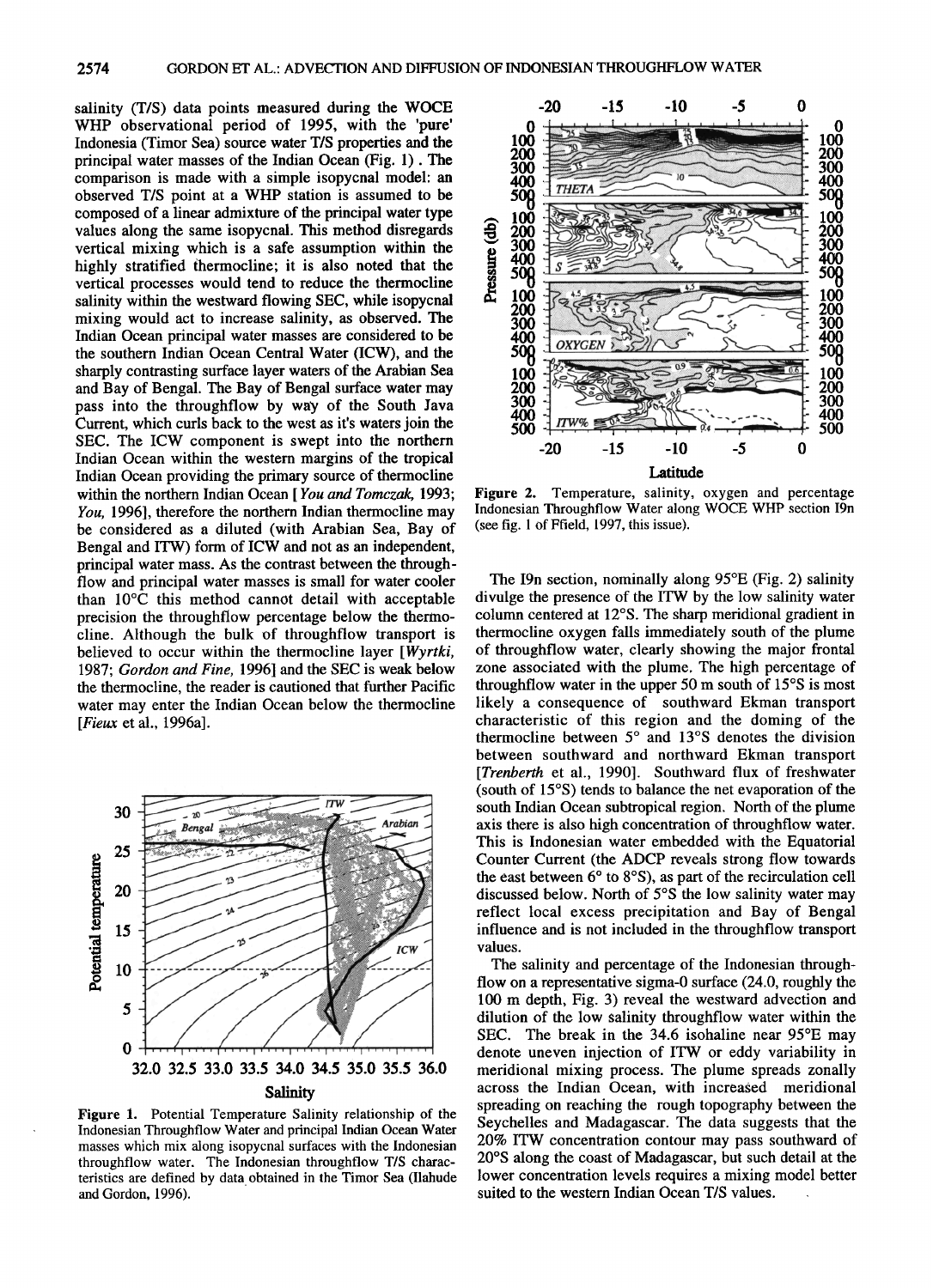

**Figure 3. Distribution of salinity (3a) and percentage of Indonesian Throughflow Water (3b) on the 24.0 Sigma-0 surface,**  roughly at 100-m depth. The dots show the positions of the **WOCE WHP CTD stations used to construct the contour field.** 

### **Geostrophic Transports**

The net westward geostrophic velocity field between 5° to 20°S (6.5°S to 20°S for WHP I7, to avoid the shallow **platform of the Seychelles; Table I) which includes the SEC, is determined by two reference methods: a 3000 db zero velocity and the ADCP measured velocity perpendicular to the WHP section, averaged between stations at 200 m (below the Ekman layer). The 3000 db zero reference values may provide for the more stable, climatic values; the ADCP represents the transport field at the time of measurements, including the high frequency and nongeostrophic features. The net westward flow of the SEC increases towards the west, presumably as more water**  joins the SEC from the north of 5°S and south of 20°S, **from 11 to 15 Sv across 95øE to 23 to 36 Sv across 55øE, in agreement with the findings of Donguy and Meyers [1995] based on XBT analysis.** 

**The contribution of the ITW to the SEC transport is determined by combining the percentage of throughflow water with the geostrophic transport values. The throughflow transport across 95øE is 4 to 6 Sv, increasing to 11 to 12 Sv at 80øE. Dropping to 6 to 10 Sv at 55øE which may be due to meridional loss of throughflow water on proceeding westward. The variability may also reflect**  **seasonal variations in the injecting of Pacific water at the Indian Ocean eastern boundary, though transport similarity of the 18 one time and repeat sections representing a 6 month difference of injection time at the eastern boundary, argues against a seasonal cycle origin. The introduction of the Indonesian throughflow into the SEC is expected to vary interannual (ENSO) scales, with the throughflow relaxing during E1 Nifio episodes. However comparison to the southern oscillation index does not reveal a relationship to the throughflow transport. There may be changes in the throughflow component due to changes in the subtropical gyre circulation of the southern Indian Ocean or of a recirculation cell within the equatorial current system,**  which advects throughflow water southward across 5°S between 95°E and 80°E. The ADCP from I9 section **(95øE) does show strong southward flow in the upper 400 m across 5øS [Hacker. personal communication, 1997]. The existence of an equatorial recirculation is also supported by the 1990 JEXAM drifter tracks [Michida and Yoritaka, 1996] as well as the WOCE Indian Ocean drifters, and is the NRL model run forced by ECMWF winds [Hacker, personal communication, 1997]. Additionally the zonal section 12 along 8øS indicates weak northward geostrophic flow (upper 400 m) within the thermocline of the western Indian Ocean, with southward transport in the east. Thus a zonally elongated circulation cell formed between the SEC and Equatorial currents may**  recirculate throughflow water between 80°E and 90°E.

### **Isopycnal Mixing**

**Attenuation of the low salinity signal of the throughflow water as it spreads towards the western Indian Ocean is the consequence of lateral mixing. Vertical mixing would not lead to a reverse signal, as the salinity is low in the surface water and in the intermediate water at the base of the thermocline. Fitting a parabolic curve to the salinity versus latitude along isopycnals characteristic of the upper 400 m and balancing the meridional eddy diffusion against zonal advection (using a mean characteristic geostrophic zonal flow for the upper 400-m of 10 cm,/sec) requires an**  isopycnal mixing coefficient of 1.1 to  $1.6 \times 10^4$  m<sup>2</sup>sec<sup>-1</sup> **(Table I). Independent estimates of the diffusivities in the Indonesian plume are derived from the WOCE drifter array using Taylor's [1921] single particle theory. The WOCE Indian Ocean surface drifter array over the range of the**  plume gives diffusivities that range from 0.4 to 2.4 X 10<sup>4</sup> m<sup>2</sup>sec<sup>-1</sup> the meridional direction with an areal average of 1.3 X 10<sup>4</sup> m<sup>2</sup>sec<sup>-1</sup>. This value should decrease somewhat **with depth in proportion to the decrease in velocity but will be augmented by shear dispersion in the horizontal [Rhines and Young, 1982; Dewar and Flierl, 1985]. These Ky values may be considered to be a rather large number, but perhaps not unreasonable in the strong horizontal shears of the equatorial current system.** 

**Acknowledgments. The grant support for the authors is derived from: Gordon and Ma NSF grant OCE-94-13171, Lamont-Doherty Earth Observatory Contribution Number 5636; Ffield NOAA grant NA66GP0267; Hacker NSF grant OCE-94- 13172, Contribution Number 4480; Tally NSF grant OCE-94- 13160; Olson NSF grants OCE-94-13165 and OCE-93-14447; Wilson and Baringer sponsored by NOAA's Office of Global Programs. WOCE Contribution Number 540.**